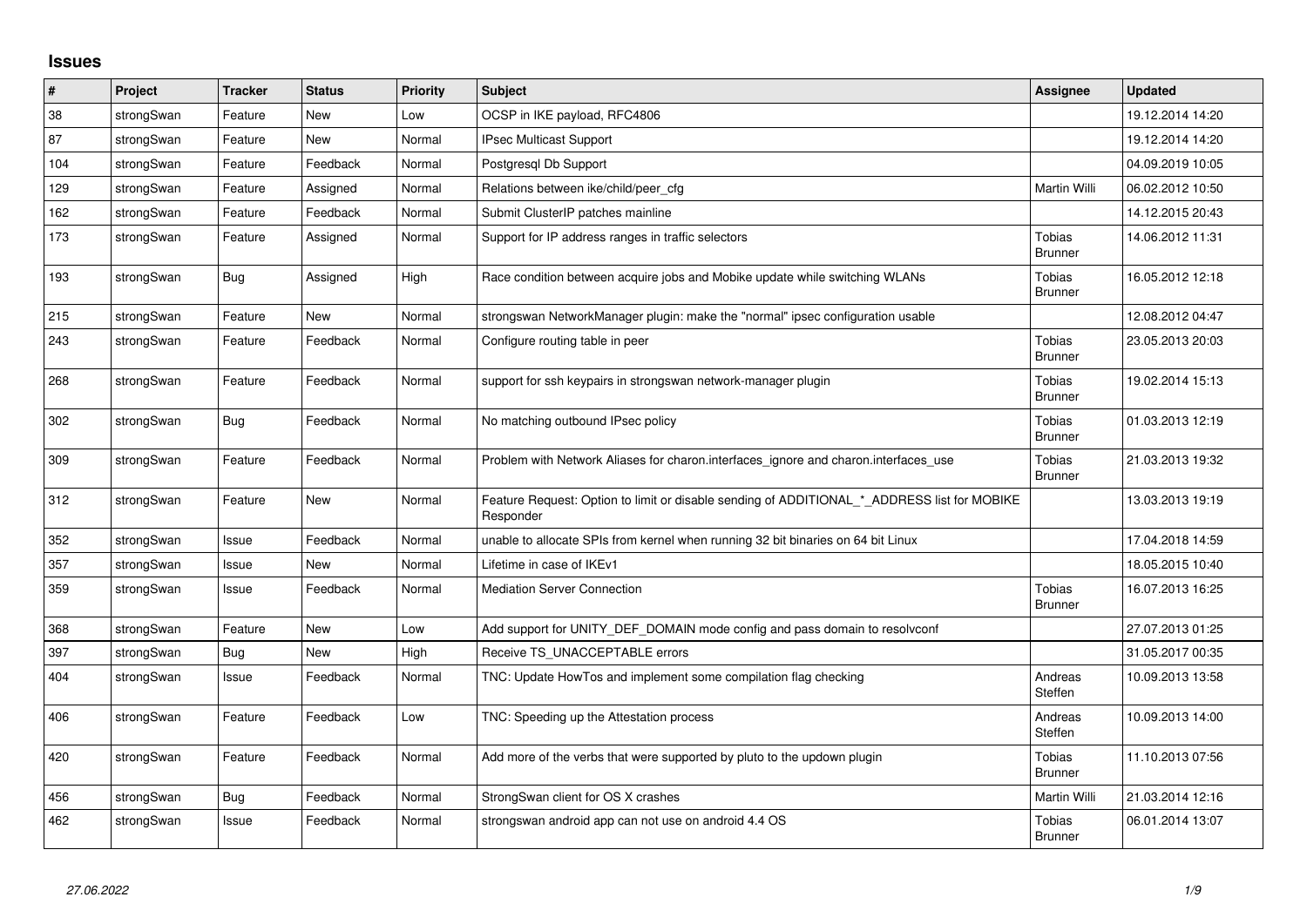| $\sharp$ | Project    | <b>Tracker</b> | <b>Status</b> | <b>Priority</b> | <b>Subject</b>                                                                          | <b>Assignee</b>          | <b>Updated</b>   |
|----------|------------|----------------|---------------|-----------------|-----------------------------------------------------------------------------------------|--------------------------|------------------|
| 482      | strongSwan | Issue          | Feedback      | Normal          | NAT-NAT connection                                                                      | Tobias<br><b>Brunner</b> | 09.10.2014 12:37 |
| 522      | strongSwan | Issue          | <b>New</b>    | Normal          | Mac OS X native application won't update network interface for DNS lookups              |                          | 08.07.2014 10:23 |
| 541      | strongSwan | Issue          | New           | Normal          | List of servers in client config (Failover)                                             |                          | 13.08.2014 15:10 |
| 542      | strongSwan | Issue          | Feedback      | Normal          | Nesting tunnels                                                                         | Andreas<br>Steffen       | 07.03.2014 09:22 |
| 552      | strongSwan | Issue          | Feedback      | Normal          | move pki tool to ipsecdir                                                               | Tobias<br><b>Brunner</b> | 14.04.2014 13:52 |
| 619      | strongSwan | Issue          | <b>New</b>    | Normal          | pki --issue should have an --out option                                                 |                          | 15.06.2014 00:26 |
| 628      | strongSwan | Issue          | <b>New</b>    | Normal          | Windows Phone 8.1 - Certificate Pattern Matching                                        |                          | 30.06.2014 14:06 |
| 640      | strongSwan | Feature        | New           | Normal          | Provide an init_once() abstraction layer                                                |                          | 10.07.2014 15:10 |
| 641      | strongSwan | Feature        | New           | Normal          | kernel-iph virtual IP support and IKE routing lookups ignoring IPsec routes             |                          | 10.07.2014 15:11 |
| 642      | strongSwan | Feature        | <b>New</b>    | Normal          | Windows Named Pipe stream and service                                                   |                          | 10.07.2014 15:11 |
| 643      | strongSwan | Feature        | New           | Normal          | CNG/Bcrypt native Windows crypto plugin                                                 |                          | 10.07.2014 15:12 |
| 644      | strongSwan | Feature        | New           | Normal          | Non-monolithic Windows build                                                            |                          | 10.07.2014 15:12 |
| 645      | strongSwan | Feature        | New           | Normal          | Support HeapAlloc() and friends in leak-detective                                       |                          | 10.07.2014 15:12 |
| 693      | strongSwan | Feature        | Feedback      | Normal          | Time policy for roadwarrior                                                             | Tobias<br><b>Brunner</b> | 02.09.2014 11:06 |
| 697      | strongSwan | Issue          | <b>New</b>    | Normal          | HA: nodes fail to sync data because of UDP packet drops                                 |                          | 09.09.2014 14:29 |
| 702      | strongSwan | Issue          | New           | Normal          | ipsec route mode, Strongswan as responder may result collsion in INIT exchange. and ike |                          | 12.09.2014 16:34 |
| 725      | strongSwan | Issue          | <b>New</b>    | High            | Mediation connection get stuck if peer is not online                                    |                          | 03.10.2014 12:02 |
| 730      | strongSwan | Issue          | New           | Normal          | NAT-NAT fallback                                                                        |                          | 09.10.2014 12:40 |
| 746      | strongSwan | Feature        | New           | Normal          | Different radius server(s) for accounting                                               |                          | 22.10.2014 12:23 |
| 766      | strongSwan | Feature        | New           | Normal          | Make retransmit settings tunable by connection                                          |                          | 14.11.2014 10:02 |
| 777      | strongSwan | Issue          | New           | Normal          | column length in attributes table of strongswan database is too short                   |                          | 25.11.2014 20:46 |
| 817      | strongSwan | Issue          | Feedback      | Normal          | <b>IKEv2 IPv6 Router Advertisement</b>                                                  |                          | 27.03.2020 17:14 |
| 923      | strongSwan | Issue          | New           | Normal          | MOBIKE not working on HA cluster                                                        |                          | 09.04.2015 09:46 |
| 926      | strongSwan | Issue          | <b>New</b>    | Normal          | HA: resync errors when a node is joining a cluster                                      |                          | 10.04.2015 15:05 |
| 927      | strongSwan | Feature        | New           | Normal          | Charon: Implement route events and add an consumer in updown plugin                     |                          | 11.04.2015 12:02 |
| 930      | strongSwan | Feature        | New           | Normal          | Option to have non-sequential v6 roadwarrior addresses                                  |                          | 12.01.2016 16:36 |
| 960      | strongSwan | Feature        | Feedback      | Normal          | Raise ALERT_PROPOSAL_MISMATCH_IKE in IKE V1                                             | Martin Willi             | 30.08.2017 09:05 |
| 973      | strongSwan | Issue          | New           | Normal          | IKEv2 dpd + auto=route + tunnel downtime cause additional CHILD SAs                     |                          | 29.05.2015 17:40 |
| 974      | strongSwan | Issue          | New           | Normal          | Charon crash on Mac OS with IPv6 Virtual IP                                             |                          | 26.08.2021 21:07 |
| 994      | strongSwan | Bug            | New           | Urgent          | same rekey time for ike and child causes tunnel deletion for ikey1 in 5.2.2 version     |                          | 12.06.2015 12:31 |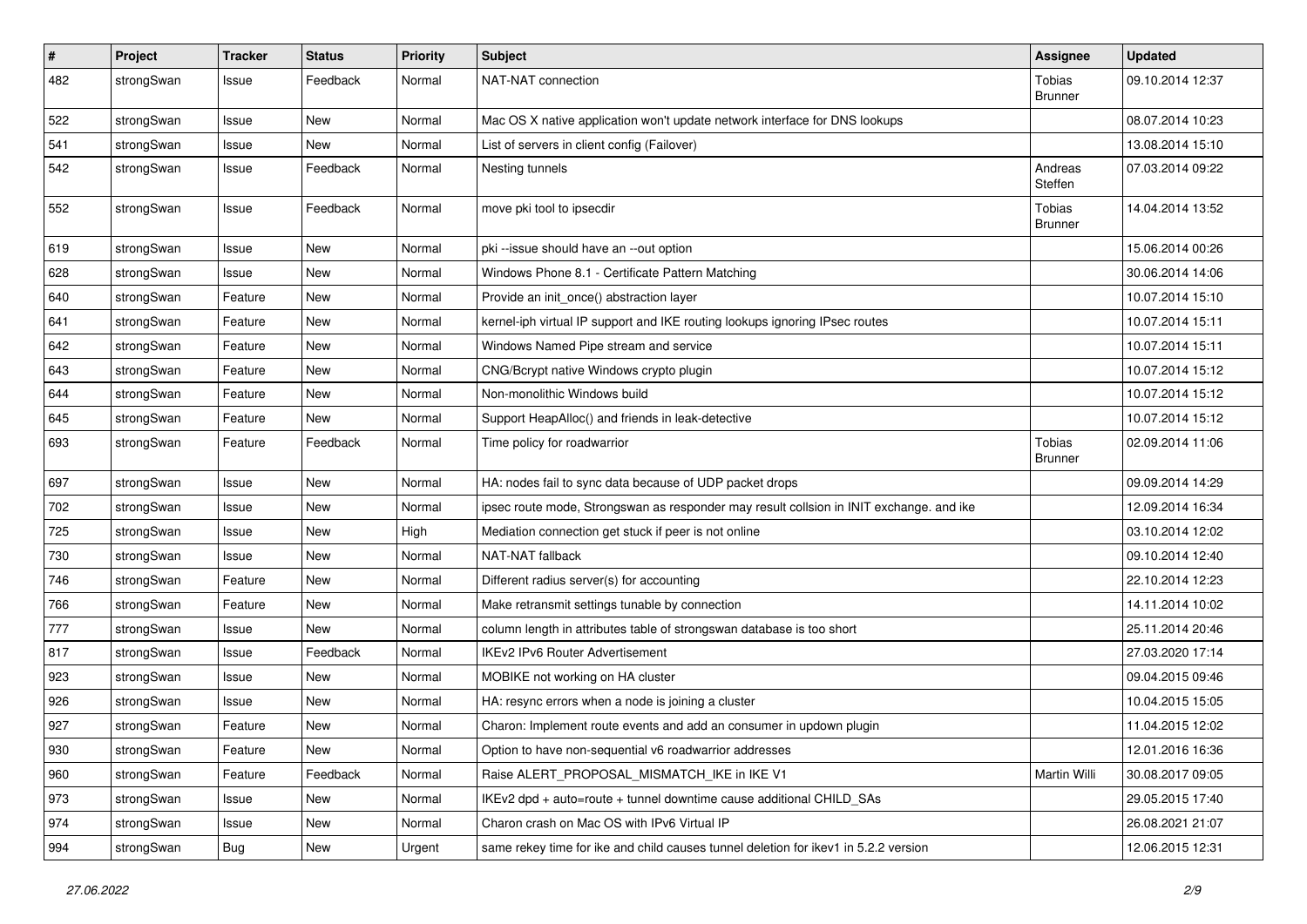| $\vert$ # | Project    | <b>Tracker</b> | <b>Status</b> | <b>Priority</b> | <b>Subject</b>                                                                                                                                          | <b>Assignee</b> | <b>Updated</b>   |
|-----------|------------|----------------|---------------|-----------------|---------------------------------------------------------------------------------------------------------------------------------------------------------|-----------------|------------------|
| 1000      | strongSwan | Feature        | Feedback      | Normal          | Raise ALERT_TS_MISMATCH in IKE V1                                                                                                                       |                 | 09.09.2015 12:47 |
| 1008      | strongSwan | Feature        | Feedback      | Normal          | FARP for IPv6                                                                                                                                           |                 | 14.12.2015 20:59 |
| 1057      | strongSwan | Feature        | New           | Normal          | conn switching based on eap identity                                                                                                                    |                 | 24.03.2020 10:14 |
| 1068      | strongSwan | <b>Bug</b>     | Feedback      | Normal          | strongswan 5.3.2 and IKEv1 in transport mode causes NO_PROPOSAL_CHOSEN error                                                                            |                 | 26.01.2018 13:30 |
| 1079      | strongSwan | Feature        | Feedback      | Normal          | Future Plans for firwall configuration equivalent under FreeBSD                                                                                         |                 | 21.08.2015 15:58 |
| 1081      | strongSwan | Feature        | New           | Normal          | Active/standby VPN Gateway Failover                                                                                                                     |                 | 21.08.2015 22:01 |
| 1082      | strongSwan | Feature        | Feedback      | Normal          | Framed-Route to set leftsubnet                                                                                                                          |                 | 07.10.2016 10:02 |
| 1157      | strongSwan | Issue          | Feedback      | Normal          | Message ID overflow RFC 5996 2.2                                                                                                                        |                 | 12.10.2015 13:52 |
| 1165      | strongSwan | Issue          | <b>New</b>    | Normal          | StrongSwan Virtual Ip problem                                                                                                                           | Martin Willi    | 19.10.2015 23:59 |
| 1207      | strongSwan | Feature        | New           | Normal          | Add more than 2 hosts support to HA plugin and make it configurable                                                                                     |                 | 08.12.2015 05:05 |
| 1251      | strongSwan | Feature        | New           | Normal          | FreeBSD HA                                                                                                                                              |                 | 11.01.2016 22:01 |
| 1253      | strongSwan | Feature        | Feedback      | Normal          | Strongswan doesn't support CA bundles                                                                                                                   |                 | 19.01.2016 11:23 |
| 1265      | strongSwan | Feature        | New           | Normal          | An option to disable NAT-T                                                                                                                              |                 | 23.06.2021 19:41 |
| 1271      | strongSwan | Issue          | <b>New</b>    | Normal          | X.509 UTF-8 support                                                                                                                                     |                 | 17.01.2016 14:39 |
| 1276      | strongSwan | Issue          | Feedback      | Normal          | Threading: ext-auth hook blocks any other connection attempt                                                                                            |                 | 27.01.2016 12:28 |
| 1289      | strongSwan | Issue          | New           | Normal          | HA plugin should sync last sent packet                                                                                                                  |                 | 01.02.2016 13:59 |
| 1334      | strongSwan | Issue          | Feedback      | Normal          | Version 5.3.5, duplicated tunnel aftr IKE_SA rekeyed                                                                                                    |                 | 10.03.2016 11:06 |
| 1338      | strongSwan | Issue          | Feedback      | Normal          | problem with changing esp algorithm in strongswan                                                                                                       |                 | 10.03.2016 18:23 |
| 1383      | strongSwan | Issue          | Feedback      | Normal          | How to limit the amount of the installed Child_SAs                                                                                                      |                 | 08.04.2016 11:20 |
| 1422      | strongSwan | Issue          | Feedback      | Normal          | IKEv1: IKE_SA reauth vs. CHILD_SA rekey race prevents IKE_SA reauthentication in time                                                                   |                 | 20.04.2016 15:06 |
| 1456      | strongSwan | Issue          | Feedback      | Normal          | Missing Tunnel-Client-Endpoint & Tunnel-Server-Endpoint AVP in RADIUS Accounting Start/Stop<br>messages                                                 |                 | 11.05.2016 11:54 |
| 1482      | strongSwan | Feature        | Feedback      | Normal          | Allow changing init_limit_half_open etc. at runtime by reloading strongswan.conf                                                                        |                 | 26.05.2016 14:49 |
| 1506      | strongSwan | Feature        | Feedback      | Normal          | Enhance DoS protection to deny users that failed Authentication                                                                                         |                 | 17.06.2016 14:31 |
| 1559      | strongSwan | Feature        | Feedback      | Normal          | Expose received XAUTH/EAP username/password prompts via VICI, send secrets via VICI on<br>prompt                                                        |                 | 09.05.2017 16:28 |
| 2077      | strongSwan | Issue          | Feedback      | Normal          | Grace period before reassigning offline IP lease                                                                                                        |                 | 06.10.2017 10:44 |
| 2095      | strongSwan | Feature        | Feedback      | Normal          | Support liveness check in Strongswan                                                                                                                    |                 | 31.05.2017 00:56 |
| 2110      | strongSwan | Issue          | Feedback      | Normal          | Remote Identity (IDr) in IKE AUTH Response is sent as hex-encoded binary value instead of text<br>when setting leftid to type KEY_ID (leftid=@#xxxxxxx) |                 | 13.09.2016 21:42 |
| 2112      | strongSwan | Issue          | New           | Normal          | Broadcast packets are not relayed from Lan to Vpn clilent                                                                                               |                 | 14.09.2016 14:18 |
| 2160      | strongSwan | Issue          | Feedback      | Normal          | support for opportunistic encryption                                                                                                                    |                 | 06.05.2020 10:32 |
| 2165      | strongSwan | Feature        | Feedback      | Normal          | missing LIBRESSL VERSION NUMBER support                                                                                                                 |                 | 03.11.2016 09:23 |
| 2178      | strongSwan | Issue          | New           | Normal          | ha and updown                                                                                                                                           |                 | 01.12.2016 13:53 |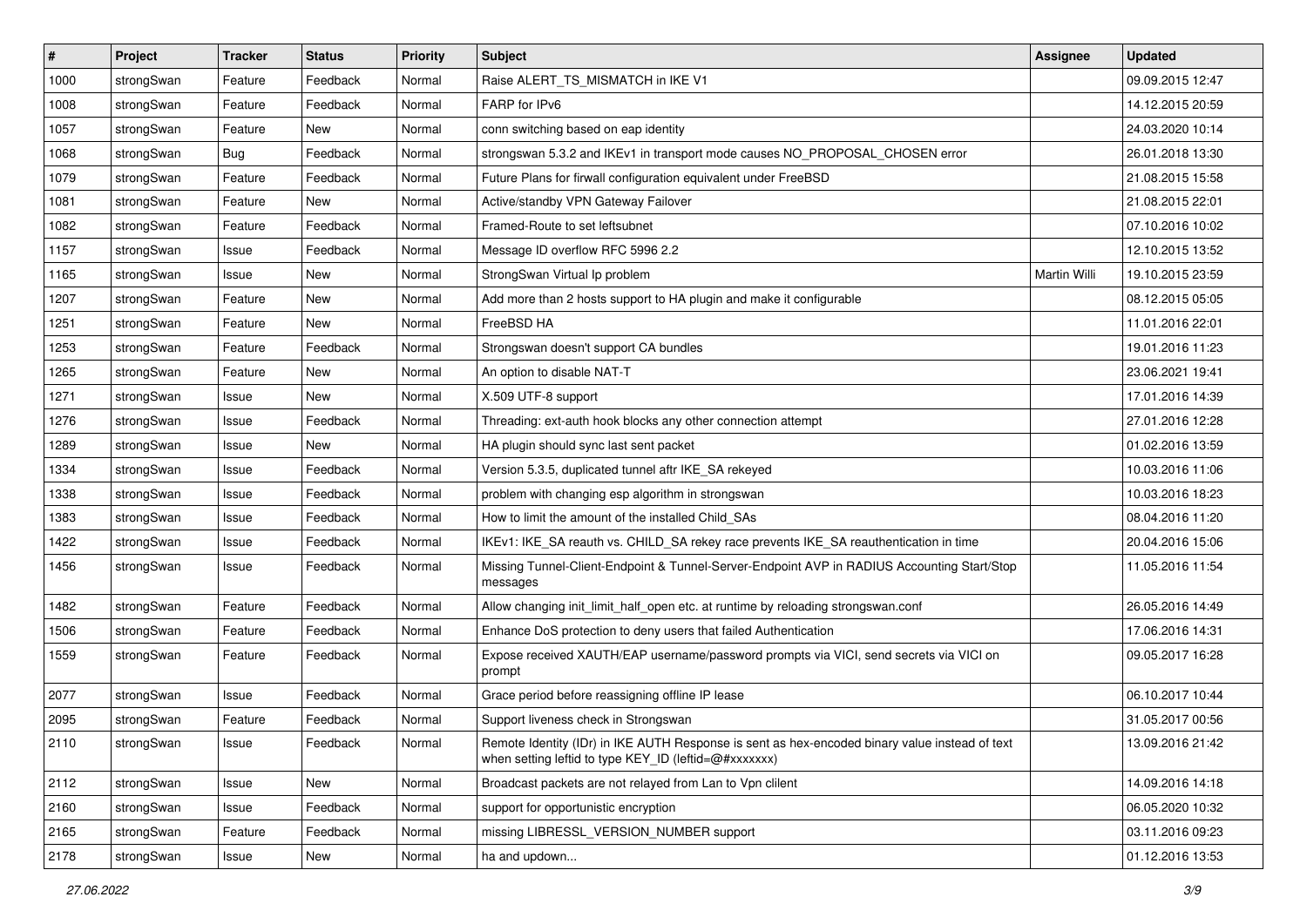| $\pmb{\#}$ | Project    | <b>Tracker</b> | <b>Status</b> | <b>Priority</b> | <b>Subject</b>                                                                                | <b>Assignee</b>   | <b>Updated</b>   |
|------------|------------|----------------|---------------|-----------------|-----------------------------------------------------------------------------------------------|-------------------|------------------|
| 2184       | strongSwan | Issue          | Feedback      | Normal          | configuration with multiple RSA keys                                                          |                   | 14.12.2016 13:09 |
| 2185       | strongSwan | Feature        | Feedback      | Normal          | INTERNAL_IP4_SUBNET Attribute Support in Android Client                                       |                   | 10.12.2016 01:14 |
| 2189       | strongSwan | Feature        | Assigned      | Normal          | Support RFC 8229: TCP Encapsulation of IKE and IPsec Packets                                  | Tobias<br>Brunner | 05.06.2020 19:48 |
| 2202       | strongSwan | Feature        | Feedback      | Normal          | Radius NAS IP to be specified                                                                 |                   | 18.01.2017 17:58 |
| 2203       | strongSwan | Issue          | Feedback      | Normal          | Protecting symetric traffic using high availability in gateway to gateway setup (both active) |                   | 15.02.2017 14:20 |
| 2260       | strongSwan | Issue          | New           | Normal          | Number of CHILD_SA for a single connection grows over time                                    |                   | 28.02.2017 13:46 |
| 2273       | strongSwan | <b>Bug</b>     | Feedback      | Normal          | Unable to install strongswan client helper on OSX El Capitan                                  |                   | 10.03.2017 15:34 |
| 2307       | strongSwan | Feature        | Feedback      | Normal          | Permit installation of trap policy for CHILD_SA configurations with unset local_addrs         |                   | 26.04.2017 15:04 |
| 2319       | strongSwan | Issue          | Feedback      | Normal          | gives up trying to bring up connection after DNS SERVFAIL                                     |                   | 08.05.2017 15:41 |
| 2357       | strongSwan | Issue          | Feedback      | Normal          | How to initiate IPsec SA Transport Mode without IKE?                                          |                   | 18.01.2021 18:36 |
| 2361       | strongSwan | Feature        | New           | Normal          | Import .sswan files from NetworkManager                                                       |                   | 12.06.2017 15:25 |
| 2392       | strongSwan | Feature        | Feedback      | Low             | enable eap-ttls in Android client                                                             | Tobias<br>Brunner | 04.07.2018 19:48 |
| 2394       | strongSwan | Issue          | Feedback      | Normal          | IP is not assigned after re-authentication                                                    |                   | 04.08.2017 19:03 |
| 2400       | strongSwan | Issue          | Feedback      | Normal          | Is DPD supposed to detect dead tunnel, or dead IKE instance                                   |                   | 11.01.2019 22:53 |
| 2409       | strongSwan | Feature        | Feedback      | Low             | Android client status details                                                                 |                   | 18.08.2017 13:23 |
| 2411       | strongSwan | Issue          | Feedback      | Normal          | VPN server name resolution is done via overlay DNS server upon IKE disconnect                 |                   | 22.08.2017 10:42 |
| 2432       | strongSwan | Issue          | New           | Normal          | PLUTO_ME can be different for up-client and down-client                                       |                   | 21.09.2017 11:57 |
| 2446       | strongSwan | Issue          | Feedback      | Normal          | Traffic loss during IKE reauth despite make-before-break enabled                              |                   | 27.11.2017 17:12 |
| 2459       | strongSwan | Issue          | New           | High            | updown script deleted firewall rules at down-client in make-before-break responder side       |                   | 05.11.2017 19:13 |
| 2464       | strongSwan | Issue          | New           | Normal          | How to Loadbalance strongswan IPsec via NGINX?                                                |                   | 12.11.2017 19:16 |
| 2493       | strongSwan | Issue          | Feedback      | Normal          | Pkcs11 Plugin Returns w/Bogus Return Code                                                     | Jordan Hrycaj     | 12.12.2017 15:58 |
| 2494       | strongSwan | Issue          | Feedback      | Normal          | Problems With 64bit Slot IDs With Pkcs11 Plugin                                               | Jordan Hrycaj     | 12.12.2017 16:03 |
| 2495       | strongSwan | Feature        | Feedback      | Normal          | LibreSSL Plugin                                                                               |                   | 13.12.2017 09:29 |
| 2560       | strongSwan | Issue          | Feedback      | Normal          | Duplicate CA cert requests sent                                                               |                   | 28.02.2018 10:54 |
| 2580       | strongSwan | Issue          | Feedback      | Normal          | [CFG] handling xx attribute failed in Android or Ubuntu, but works in macOS                   |                   | 09.03.2018 17:49 |
| 2618       | strongSwan | Issue          | Feedback      | Normal          | Query regarding assignment of Tunnel IP                                                       |                   | 09.04.2018 10:57 |
| 2621       | strongSwan | Issue          | Feedback      | Normal          | Android: VPN connection stops working, strongSwan shows Connected                             |                   | 06.07.2018 13:06 |
| 2668       | strongSwan | Feature        | Feedback      | Normal          | UE shall include the DEVICE_IDENTITY Notify payload                                           |                   | 22.05.2018 13:48 |
| 2671       | strongSwan | Issue          | New           | Normal          | Passing user-supplied cerificate file names to charon-nm is problematic                       |                   | 23.05.2018 21:27 |
| 2678       | strongSwan | Issue          | Feedback      | Normal          | Phase 1 issue                                                                                 |                   | 07.06.2018 20:06 |
| 2682       | strongSwan | Issue          | New           | Normal          | IMV/IMC (re)Attestation                                                                       |                   | 07.06.2018 21:25 |
| 2691       | strongSwan | Issue          | New           | Normal          | Strongswan and KSOFTIRQ cpu utilization                                                       |                   | 26.06.2018 14:34 |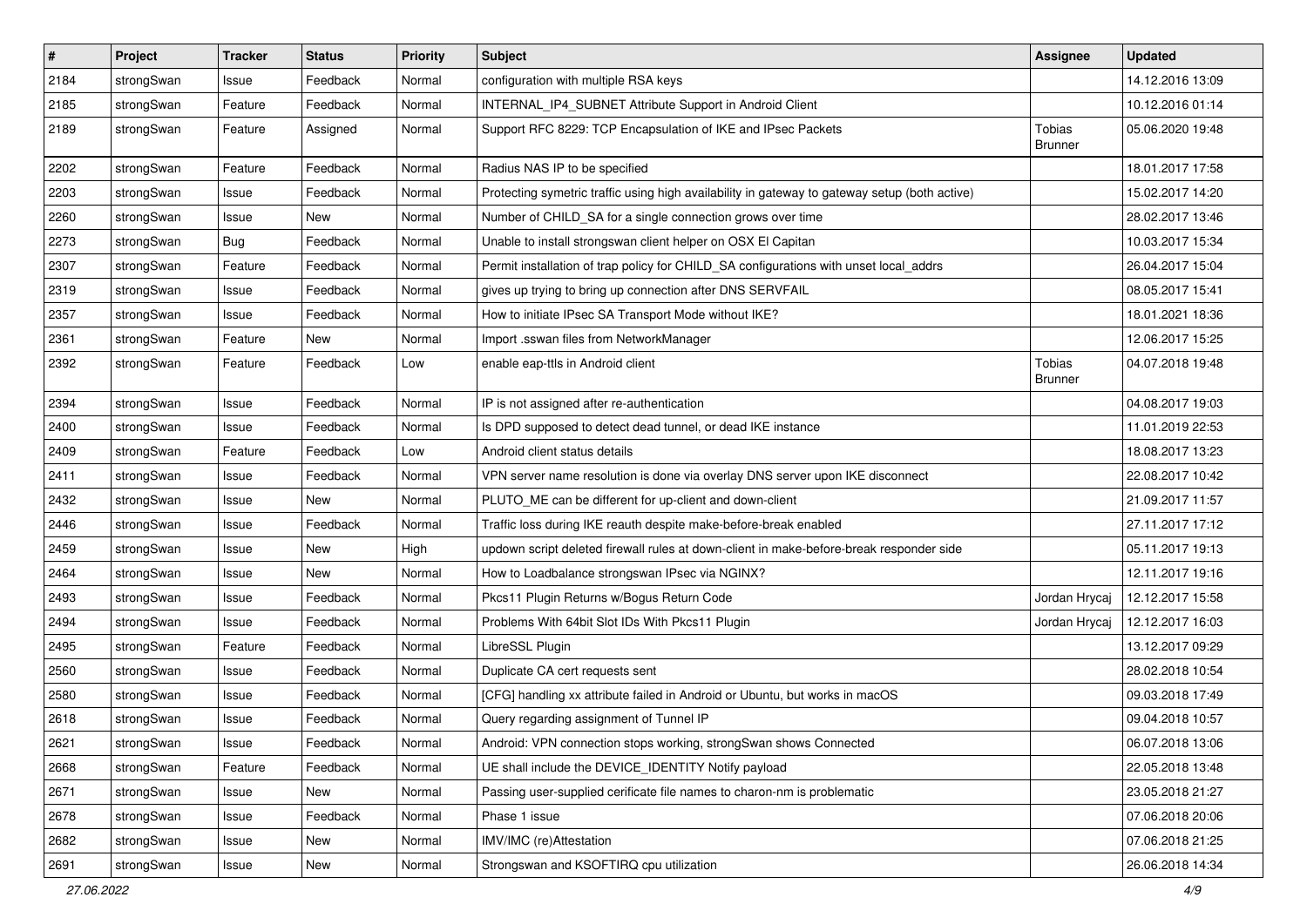| $\pmb{\#}$ | Project    | <b>Tracker</b> | <b>Status</b> | <b>Priority</b> | <b>Subject</b>                                                                                              | <b>Assignee</b> | <b>Updated</b>   |
|------------|------------|----------------|---------------|-----------------|-------------------------------------------------------------------------------------------------------------|-----------------|------------------|
| 2698       | strongSwan | Issue          | Feedback      | Low             | DSCP and kernel-libipsec                                                                                    |                 | 04.07.2018 15:01 |
| 2701       | strongSwan | Issue          | New           | Normal          | Low bandwidth when Iperfing data thorugh IPSEC tunnel                                                       |                 | 07.07.2020 13:38 |
| 2707       | strongSwan | Feature        | New           | Normal          | More attributes taken/translated from radius attributes                                                     |                 | 14.07.2018 15:21 |
| 2726       | strongSwan | Issue          | Feedback      | Normal          | Strongswan selects wrong source IP                                                                          |                 | 23.08.2018 13:38 |
| 2727       | strongSwan | Feature        | New           | Low             | single pair of selectors per CHILD_SA                                                                       |                 | 23.08.2018 12:08 |
| 2729       | strongSwan | Feature        | Feedback      | Normal          | Does Swanctl provide the same option as Ipsec with the rightID using a %?                                   |                 | 20.09.2018 17:37 |
| 2750       | strongSwan | Issue          | Feedback      | Normal          | setting WFP SA SPI failed: 0x80320035                                                                       |                 | 27.05.2019 11:59 |
| 2793       | strongSwan | Feature        | Feedback      | Normal          | Remote identity with certificate                                                                            |                 | 15.10.2018 10:20 |
| 2814       | strongSwan | Feature        | Feedback      | Normal          | Force Keepalive Packets if There is no NAT                                                                  |                 | 29.10.2018 15:47 |
| 2816       | strongSwan | Issue          | Feedback      | Normal          | order of DNS entries is reversed in /etc/resolv.conf                                                        |                 | 06.11.2018 10:41 |
| 2823       | strongSwan | Feature        | Feedback      | Low             | Implementing VPN peer failover                                                                              |                 | 16.11.2018 10:25 |
| 2835       | strongSwan | Issue          | Feedback      | Normal          | Rekeyed SA can't be deleted in standby node                                                                 |                 | 19.12.2018 02:52 |
| 2854       | strongSwan | Feature        | New           | Low             | Srongswan doesn't sending RADIUS Accounting-On/Off on start up / shutdown                                   |                 | 10.12.2018 10:19 |
| 2870       | strongSwan | Issue          | Feedback      | Normal          | DNS resolution outside of tunnel if DNS server is in remote TS                                              |                 | 22.01.2019 11:06 |
| 2958       | strongSwan | Issue          | Feedback      | Normal          | Trap policies with unspecified remote IP covering multiple specific ports constantly produce new<br>IKE_SAs |                 | 11.03.2019 15:03 |
| 2964       | strongSwan | Issue          | Feedback      | Normal          | Route to IKE Gateway Fails to Update Under Particular Configuration                                         |                 | 13.03.2019 10:38 |
| 2966       | strongSwan | Issue          | Feedback      | Normal          | Problems with large amount of subnets in leftsubnet configuration                                           |                 | 02.04.2019 10:35 |
| 2972       | strongSwan | Feature        | Feedback      | Normal          | how to add X509v3 Key Usage: Key Encipherment                                                               |                 | 13.03.2019 13:59 |
| 3041       | strongSwan | Issue          | Feedback      | Low             | fail2ban or equivalent                                                                                      |                 | 06.05.2019 09:07 |
| 3072       | strongSwan | Issue          | Feedback      | Normal          | Windows 10: setting WFP SA SPI fails with error 0x80320014                                                  |                 | 29.05.2019 14:34 |
| 3075       | strongSwan | Feature        | New           | Normal          | <b>IPsec Labelling</b>                                                                                      |                 | 29.05.2019 17:09 |
| 3097       | strongSwan | Issue          | Feedback      | Normal          | charon restart behaviour                                                                                    |                 | 24.06.2019 16:09 |
| 3104       | strongSwan | Feature        | Feedback      | Normal          | EAP-RADIUS: binding address feature for routers with multiple interfaces connected to LAN.                  |                 | 17.06.2021 02:26 |
| 3122       | strongSwan | Issue          | Feedback      | Normal          | Strongswan software iterupts                                                                                |                 | 18.07.2019 02:27 |
| 3135       | strongSwan | Feature        | Feedback      | Normal          | Android client - settings for connection re-try                                                             |                 | 12.08.2019 16:32 |
| 3151       | strongSwan | Issue          | Feedback      | Normal          | Forecast stops forwarding multicast                                                                         |                 | 26.08.2019 14:06 |
| 3154       | strongSwan | Issue          | Feedback      | Normal          | signature validation failed only with sha2                                                                  |                 | 20.08.2019 11:51 |
| 3159       | strongSwan | Issue          | New           | High            | backup ipsec tunnels                                                                                        |                 | 26.08.2019 14:28 |
| 3162       | strongSwan | Feature        | Feedback      | Normal          | Strongswan Android support for default DNS suffixes (UNITY DEF DOMAIN flag)                                 |                 | 29.08.2019 10:29 |
| 3244       | strongSwan | Feature        | New           | Low             | eap-peap on android                                                                                         |                 | 04.11.2019 10:17 |
| 3254       | strongSwan | Issue          | Feedback      | Normal          | Log level in android level                                                                                  |                 | 08.11.2019 08:36 |
| 3268       | strongSwan | Issue          | Feedback      | Normal          | Traffic disruption -- policy-based VPN to AWS VPN service                                                   |                 | 15.11.2019 16:53 |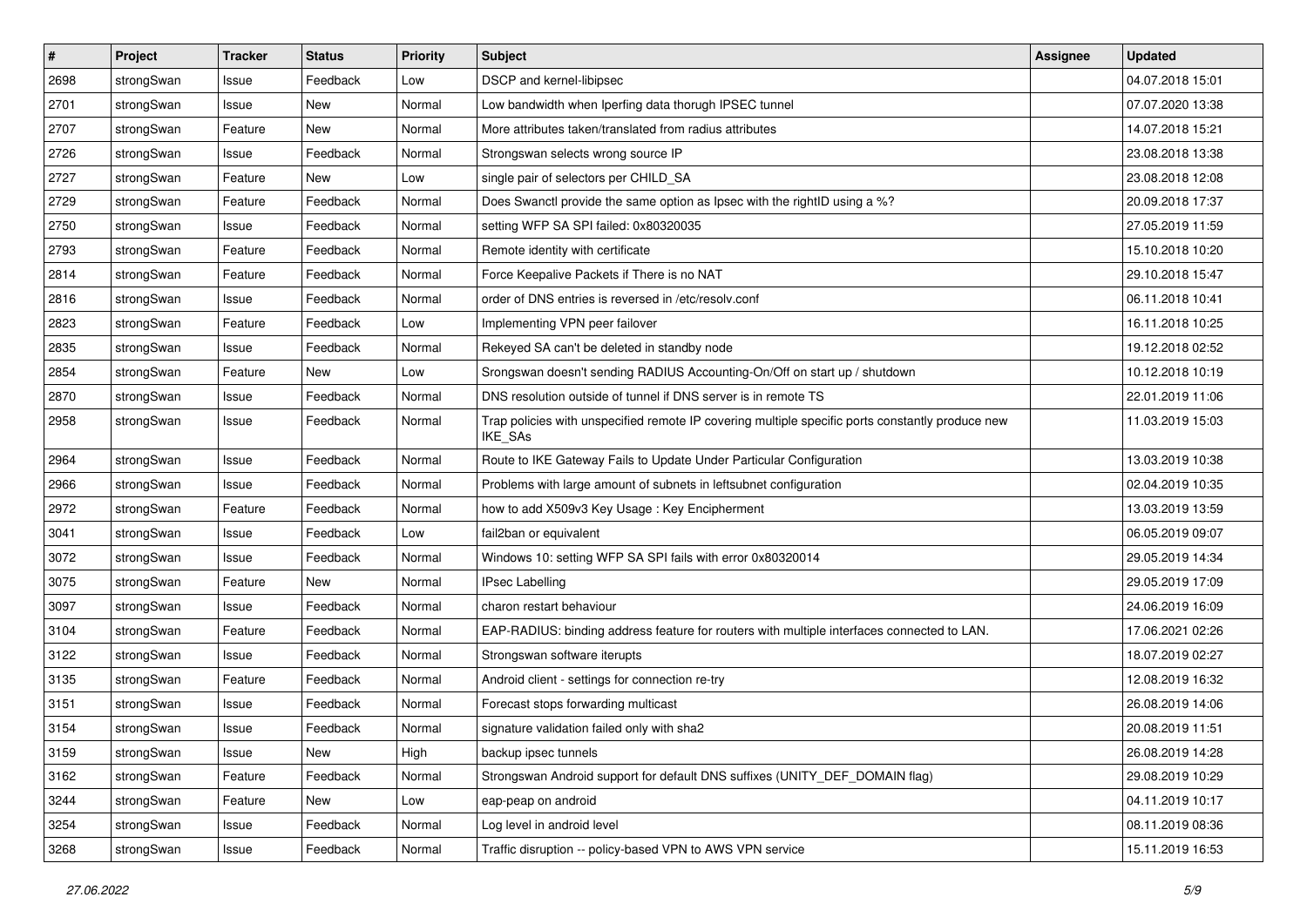| $\vert$ # | Project    | <b>Tracker</b> | <b>Status</b> | <b>Priority</b> | Subject                                                                                                 | <b>Assignee</b>                 | <b>Updated</b>   |
|-----------|------------|----------------|---------------|-----------------|---------------------------------------------------------------------------------------------------------|---------------------------------|------------------|
| 3276      | strongSwan | Feature        | Feedback      | Low             | N1_MODE_CAPABILITY                                                                                      |                                 | 21.11.2019 16:49 |
| 3282      | strongSwan | Issue          | Feedback      | Normal          | Android VPN client keeps retrying in airplane mode                                                      |                                 | 29.11.2019 16:06 |
| 3285      | strongSwan | <b>Bug</b>     | Feedback      | Normal          | Virtual IPs on FreeBSD cannot set IPv6 addresses                                                        |                                 | 02.11.2021 11:04 |
| 3291      | strongSwan | Issue          | Feedback      | Normal          | IPSec IKEv2 Client to VPN service 2                                                                     | <b>Tobias</b><br><b>Brunner</b> | 16.08.2020 12:58 |
| 3298      | strongSwan | Issue          | New           | Normal          | strategies to improve strongswan performance per single SA                                              |                                 | 23.12.2019 14:05 |
| 3304      | strongSwan | Issue          | Feedback      | Normal          | Found unsupported critical X.509 extension: X509v3 Name Constraints                                     |                                 | 13.01.2020 14:50 |
| 3307      | strongSwan | Issue          | Feedback      | Normal          | Probable non compliance with RFC 7296 wrt traffic selector narrowing?                                   |                                 | 14.01.2020 16:19 |
| 3326      | strongSwan | Issue          | New           | Normal          | update custom routing table (table 220 by default) with new routes if new networks and routes<br>appear |                                 | 10.02.2020 12:01 |
| 3341      | strongSwan | Bug            | Feedback      | Normal          | Application Icon missing on firestick 4K                                                                | Tobias<br><b>Brunner</b>        | 20.02.2020 09:31 |
| 3342      | strongSwan | Issue          | Feedback      | Normal          | Certain fields in Storngswan on Firestick4K are not editable                                            |                                 | 20.02.2020 09:36 |
| 3366      | strongSwan | Issue          | Feedback      | Normal          | Uninstall "any" trap policy if start_action=trap with virtual IPs is used                               |                                 | 13.03.2020 14:57 |
| 3377      | strongSwan | Issue          | Feedback      | Normal          | Interface ID not configured during HA synchronization                                                   |                                 | 18.03.2020 10:15 |
| 3389      | strongSwan | Issue          | Feedback      | Normal          | Child SAs not getting created after rekeying                                                            |                                 | 30.03.2020 15:45 |
| 3392      | strongSwan | Issue          | Feedback      | Normal          | mark=%unique and no Internet-connection with VPN                                                        |                                 | 31.07.2020 15:26 |
| 3398      | strongSwan | Feature        | New           | Normal          | Android client - allow configuring eap_id with EAP-TLS                                                  |                                 | 06.04.2020 23:19 |
| 3400      | strongSwan | Issue          | Feedback      | Normal          | Windows 10 IKEv2 rekeying fails                                                                         |                                 | 16.04.2020 17:08 |
| 3403      | strongSwan | Issue          | Feedback      | Normal          | IKEv2 natd false detection                                                                              |                                 | 09.04.2020 14:19 |
| 3422      | strongSwan | Feature        | Feedback      | Normal          | Allow multiple local.id to be specified in a single connection?                                         |                                 | 23.04.2020 13:19 |
| 3441      | strongSwan | Feature        | New           | Normal          | [Android] Lock modification of VPN configurations on work devices                                       |                                 | 11.05.2020 10:00 |
| 3442      | strongSwan | Issue          | Feedback      | Normal          | Apply policy based on network interface in transport mode                                               |                                 | 13.05.2020 10:53 |
| 3456      | strongSwan | Feature        | New           | Low             | move to github/gitlab                                                                                   |                                 | 22.05.2020 12:27 |
| 3457      | strongSwan | Feature        | New           | Low             | user-friendly pkcs11 certificate selection                                                              |                                 | 22.05.2020 12:52 |
| 3490      | strongSwan | Issue          | Feedback      | Normal          | Selecting incorrect auth mode for IKEv1                                                                 |                                 | 21.07.2020 21:26 |
| 3496      | strongSwan | Issue          | Feedback      | Normal          | Route-based VPN - transport mode                                                                        |                                 | 11.02.2021 09:55 |
| 3498      | strongSwan | Issue          | Feedback      | Normal          | FreeBSD + dhcp+farp plugin                                                                              |                                 | 22.01.2021 10:44 |
| 3499      | strongSwan | Issue          | Feedback      | Normal          | ISAKMP Signature hash algorithm / EAP-TLS Authentification                                              |                                 | 30.06.2020 10:40 |
| 3500      | strongSwan | Issue          | Feedback      | Normal          | swanctl --list-cert not listing all certs                                                               |                                 | 29.06.2020 15:25 |
| 3516      | strongSwan | Issue          | Feedback      | Normal          | Close IKE SA after expiry without rekey/reauth                                                          |                                 | 20.07.2020 19:32 |
| 3524      | strongSwan | Issue          | New           | Urgent          | Routing public IP addresses thru the VPN tunnel (Peer is Cisco ISR)                                     |                                 | 24.07.2020 03:15 |
| 3534      | strongSwan | Issue          | New           | Urgent          | use of strongswan, ipvlan L2 and kernel ipsec                                                           |                                 | 04.08.2020 20:59 |
| 3536      | strongSwan | Issue          | Feedback      | Normal          | When Create multiple tunnels restart ipsec service will establish fail.                                 |                                 | 03.09.2020 13:58 |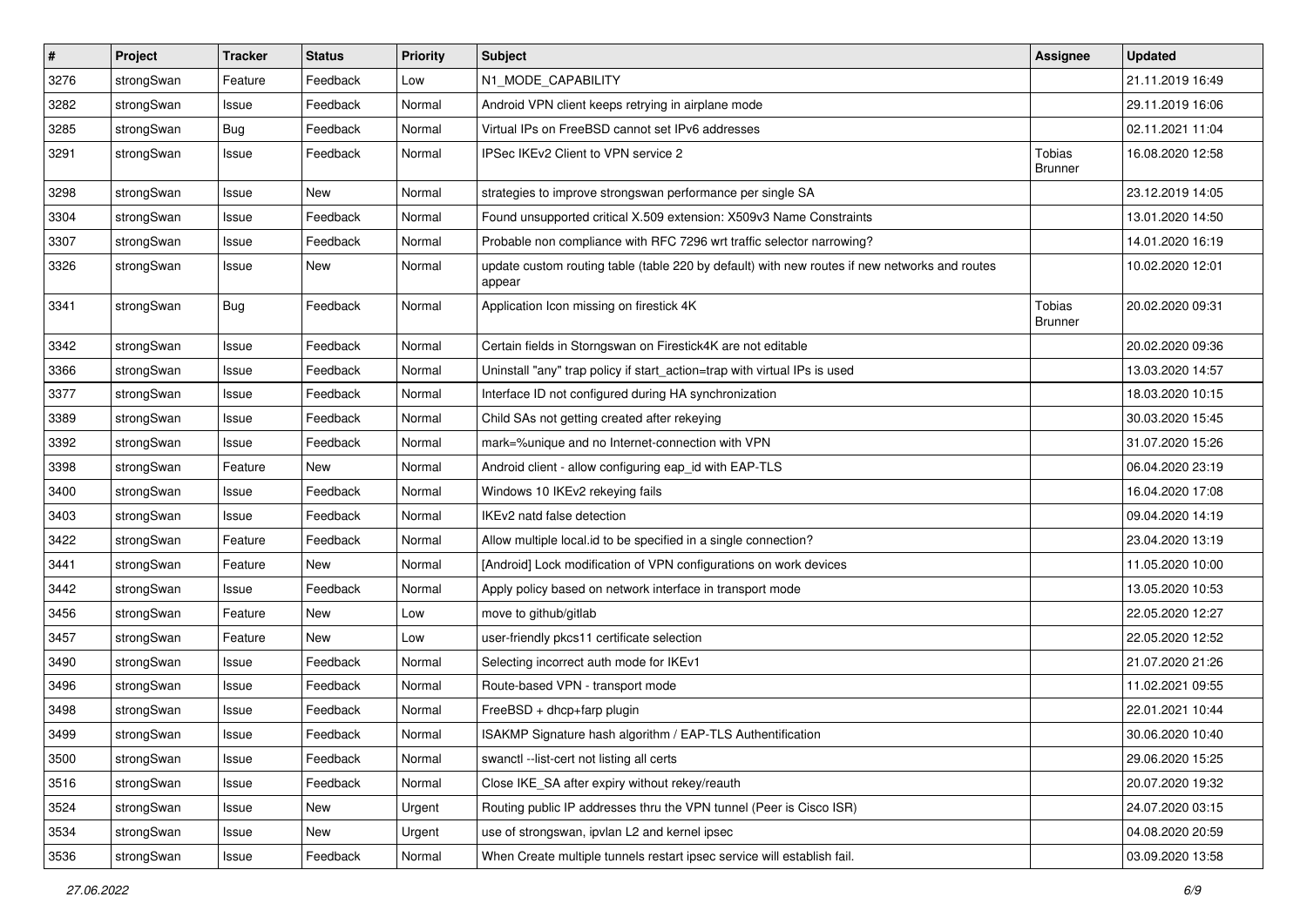| #    | Project    | <b>Tracker</b> | <b>Status</b> | <b>Priority</b> | <b>Subject</b>                                                                              | <b>Assignee</b>          | <b>Updated</b>   |
|------|------------|----------------|---------------|-----------------|---------------------------------------------------------------------------------------------|--------------------------|------------------|
| 3537 | strongSwan | Issue          | Feedback      | Normal          | IPv6 Packets are not transferred from server to client through IPSec using RPC protocol     |                          | 01.09.2020 12:50 |
| 3545 | strongSwan | Issue          | New           | Normal          | Configuration model for multiple-VRF tunnel endpoints                                       |                          | 18.08.2020 13:50 |
| 3552 | strongSwan | Issue          | Feedback      | Normal          | Internet disconnects after once VPN is established                                          |                          | 30.08.2020 05:35 |
| 3558 | strongSwan | Issue          | Feedback      | Normal          | deleting half open IKE_SA with x.x.x.x after timeout with iOS device                        |                          | 05.09.2020 21:23 |
| 3560 | strongSwan | Issue          | Feedback      | Normal          | PSK tunnel working - Cert fails with fragmention errors                                     | Tobias<br><b>Brunner</b> | 11.09.2020 14:15 |
| 3561 | strongSwan | Issue          | Feedback      | Normal          | Azure P2S VPN Linux connection error                                                        |                          | 15.09.2020 12:22 |
| 3564 | strongSwan | Issue          | Feedback      | Normal          | Out of order packets are generated if strong swan is running on multiple cores              |                          | 16.09.2020 10:01 |
| 3565 | strongSwan | Issue          | Feedback      | Normal          | Filtering out logs or plugin in to do so                                                    |                          | 16.09.2020 11:45 |
| 3566 | strongSwan | Issue          | Feedback      | Normal          | Number of simultaneous connections limited to 1000 in a cluster                             |                          | 18.09.2020 09:46 |
| 3568 | strongSwan | Issue          | Feedback      | Normal          | vpn connection is unstable                                                                  |                          | 23.09.2020 16:28 |
| 3573 | strongSwan | Issue          | Feedback      | Normal          | ike2 and transit traffic                                                                    |                          | 05.10.2020 10:55 |
| 3575 | strongSwan | Issue          | Feedback      | Normal          | Tunnel of IPv6 Over IPv4 not accespting Jumbo Packets                                       |                          | 23.09.2020 16:44 |
| 3576 | strongSwan | Issue          | Feedback      | Normal          | strongswan on openwrt virtual ip inside ipsec tunnel                                        |                          | 25.09.2020 17:01 |
| 3577 | strongSwan | Issue          | Feedback      | Normal          | StrongSwan Connection adding and deleting over network.                                     |                          | 28.09.2020 15:13 |
| 3578 | strongSwan | Issue          | Feedback      | Normal          | ipsec connection to FortiClient VPN                                                         |                          | 28.09.2020 15:08 |
| 3580 | strongSwan | Issue          | Feedback      | Normal          | encapsulation and packets not routing into tunnel problems                                  |                          | 02.10.2020 10:03 |
| 3584 | strongSwan | Issue          | Feedback      | Normal          | Separate ipsec.conf file per conn and separate ipsec.secrets file per conn                  | Tobias<br><b>Brunner</b> | 30.09.2020 17:06 |
| 3588 | strongSwan | Issue          | Feedback      | Normal          | VPN setup over 4G                                                                           |                          | 08.10.2020 14:13 |
| 3592 | strongSwan | Issue          | Feedback      | Normal          | Tunnel reported as established but log show "found encrypted payload, but no transform set" |                          | 20.10.2020 10:37 |
| 3593 | strongSwan | Issue          | Feedback      | Normal          | Need variable tracking make_before_break state into updown scripts                          |                          | 13.10.2020 09:59 |
| 3594 | strongSwan | Issue          | Feedback      | Normal          | How to see the traffic at ESP in UDP SPIs and forwarding rule                               | Tobias<br><b>Brunner</b> | 15.10.2020 13:57 |
| 3596 | strongSwan | Issue          | Feedback      | Normal          | no issuer certificate found for                                                             |                          | 21.10.2020 03:27 |
| 3597 | strongSwan | Issue          | Feedback      | Normal          | IPSec Client on CentOS 8 - Can't connect using ShrewSoft VPN config file                    |                          | 21.10.2020 16:38 |
| 3598 | strongSwan | Issue          | Feedback      | Normal          | swanctl on Windows: Support aborting execution                                              |                          | 19.10.2020 15:01 |
| 3603 | strongSwan | Issue          | Feedback      | Normal          | dns issue in config mode                                                                    |                          | 20.10.2020 11:50 |
| 3604 | strongSwan | Issue          | Feedback      | Normal          | Email Notification on down status                                                           |                          | 21.10.2020 10:54 |
| 3606 | strongSwan | Issue          | Feedback      | Normal          | Using ipsec tunnel from "foreign" subnet                                                    | Noel Kuntze              | 26.10.2020 12:23 |
| 3607 | strongSwan | Issue          | Feedback      | Normal          | statusall option reports transport established two or three times per IP at start-up        |                          | 27.10.2020 16:48 |
| 3609 | strongSwan | Issue          | Feedback      | Normal          | Potential DNS server IP address conflicts                                                   |                          | 26.10.2020 11:12 |
| 3610 | strongSwan | Issue          | Feedback      | Normal          | farp plugin conflicts with DHCP service                                                     |                          | 26.10.2020 18:06 |
| 3611 | strongSwan | Issue          | Feedback      | Normal          | Unable to Send Traffic Using NAT on EC2 Instance                                            |                          | 27.10.2020 16:35 |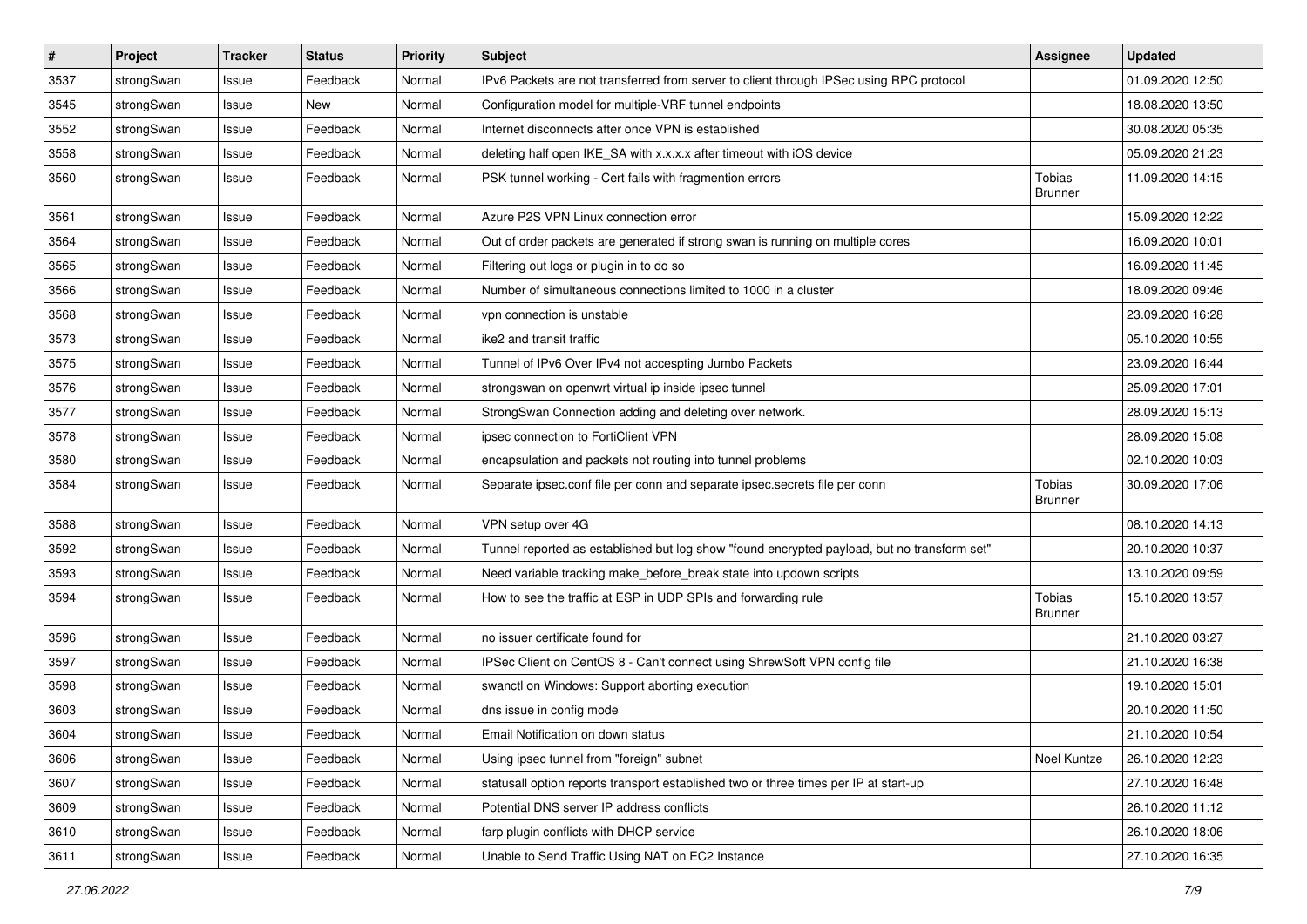| $\vert$ # | Project    | <b>Tracker</b> | <b>Status</b> | <b>Priority</b> | <b>Subject</b>                                                                                                                      | <b>Assignee</b>          | <b>Updated</b>   |
|-----------|------------|----------------|---------------|-----------------|-------------------------------------------------------------------------------------------------------------------------------------|--------------------------|------------------|
| 3613      | strongSwan | Issue          | Feedback      | Low             | Load-test jobs scheduled after tunnels are terminated                                                                               |                          | 28.10.2020 12:06 |
| 3614      | strongSwan | Issue          | Feedback      | Normal          | Certificate renewal for about to expire certificates                                                                                |                          | 30.10.2020 13:30 |
| 3616      | strongSwan | Issue          | Feedback      | Normal          | With Strongswan 5.7.2, unique=never not allowing multiple clients to establish tunnels with same<br>identity                        |                          | 05.11.2020 12:32 |
| 3617      | strongSwan | Issue          | Feedback      | Normal          | full-offload swanctl.conf                                                                                                           |                          | 03.11.2020 17:24 |
| 3618      | strongSwan | Issue          | Feedback      | Normal          | Use side-band to configure strongswan's                                                                                             |                          | 09.11.2020 10:38 |
| 3620      | strongSwan | Issue          | Feedback      | Normal          | L2TP/IPSEC ipsec.conf setting                                                                                                       | Tobias<br><b>Brunner</b> | 12.11.2020 10:14 |
| 3625      | strongSwan | Issue          | Feedback      | Normal          | Always on VPN when the client is on the same LAN as the VPN server                                                                  |                          | 10.11.2020 18:45 |
| 3626      | strongSwan | Issue          | Feedback      | Low             | "Always On VPN" not available in Fire TV 4k                                                                                         | Tobias<br><b>Brunner</b> | 11.11.2020 12:41 |
| 3628      | strongSwan | Issue          | Feedback      | Normal          | Constant `retransmit` while establishing CHILD_SA                                                                                   |                          | 16.11.2020 10:14 |
| 3629      | strongSwan | Issue          | Feedback      | Normal          | IPSec enc only on specific dport/proto                                                                                              |                          | 16.11.2020 10:04 |
| 3630      | strongSwan | Issue          | Feedback      | Normal          | The certificate is loaded but not used.                                                                                             |                          | 18.11.2020 10:29 |
| 3636      | strongSwan | Issue          | Feedback      | Normal          | Tor behind VPN                                                                                                                      | Tobias<br><b>Brunner</b> | 23.11.2020 14:09 |
| 3640      | strongSwan | Issue          | Feedback      | Normal          | Problem surfing via VPN form Android APK on a sepcific Mobile Operator                                                              |                          | 26.11.2020 11:43 |
| 3642      | strongSwan | Issue          | Feedback      | Normal          | How to distinguish encapsulated packets from different interfaces                                                                   |                          | 30.11.2020 09:38 |
| 3643      | strongSwan | Issue          | Feedback      | Normal          | Strongswan and FRR NHRP                                                                                                             |                          | 01.12.2020 10:55 |
| 3647      | strongSwan | Issue          | Feedback      | Normal          | Is it possible to receive INTERNAL_IP4_SUBNET attributes in updown scripts                                                          |                          | 02.12.2020 17:06 |
| 3650      | strongSwan | Issue          | Feedback      | Normal          | HA behaves very strange                                                                                                             |                          | 04.12.2020 08:53 |
| 3651      | strongSwan | Feature        | New           | Normal          | Support for FC-SP-2                                                                                                                 |                          | 07.01.2021 20:04 |
| 3652      | strongSwan | Issue          | Feedback      | Normal          | In strongswan ipsec.conf, how to set the "ike" parameters so that it can support all hash Algorithm<br>and DH group server support? |                          | 08.12.2020 12:35 |
| 3653      | strongSwan | Feature        | Feedback      | Normal          | Is there any possibility to pass any non-standard parameters for tunnels (ike or child sa) for use by<br>custom plugin?             |                          | 08.12.2020 11:03 |
| 3654      | strongSwan | Issue          | Feedback      | Normal          | The L2tp/ipsec tunnel interface will not be delete when the connect abnormal interrupt.                                             |                          | 08.12.2020 12:24 |
| 3662      | strongSwan | Issue          | Feedback      | Normal          | unamed session                                                                                                                      |                          | 04.01.2021 11:32 |
| 3663      | strongSwan | Issue          | Feedback      | Normal          | Multiple ways to end up with duplicate / redundant child SA entries                                                                 |                          | 06.01.2021 16:15 |
| 3665      | strongSwan | Issue          | Feedback      | Normal          | When there is data flow, the VPN tunnel will not automatically connect                                                              | Tobias<br><b>Brunner</b> | 05.01.2021 16:26 |
| 3668      | strongSwan | Issue          | Feedback      | Normal          | Configuring the strongSwan Helm chart on openshift                                                                                  | Tobias<br><b>Brunner</b> | 07.01.2021 16:33 |
| 3669      | strongSwan | Issue          | Feedback      | Normal          | Failed connection to IKE_SA (Checkpoint Server)                                                                                     |                          | 08.01.2021 17:58 |
| 3670      | strongSwan | Issue          | Feedback      | Normal          | Can routing rules be changed without terminating and re-initiating the tunnel                                                       |                          | 12.08.2021 14:29 |
| 3671      | strongSwan | Issue          | Feedback      | Normal          | Windows client failed with 13843 against Strongswan via SQL backend                                                                 |                          | 13.01.2021 14:43 |